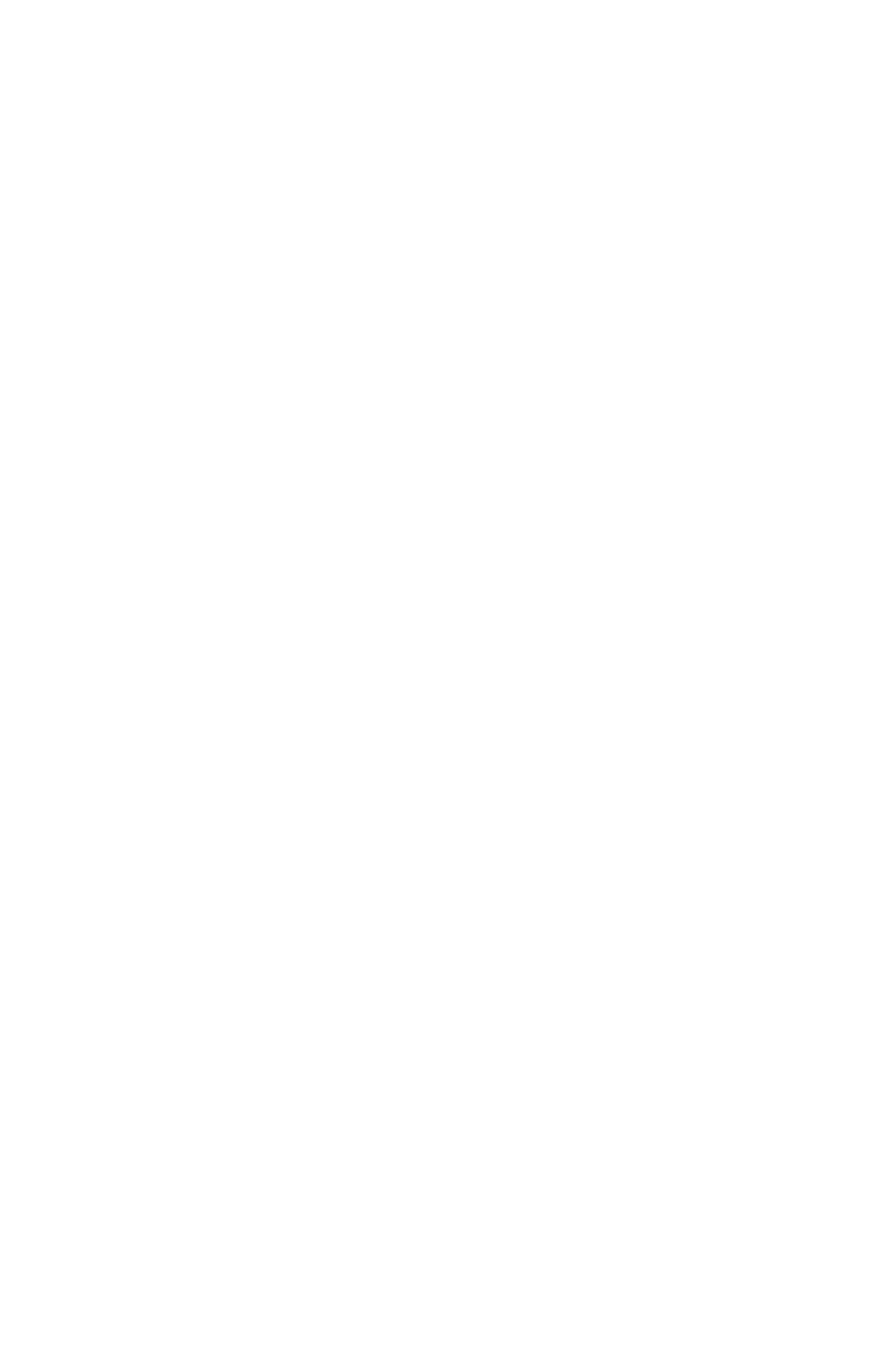**Welcome** to Grace Community Church, a Presbyterian Church in America. If you are worshiping with us for the first time, we pray that you may know the Gospel's transforming grace in Jesus Christ.

## **Today's Scheduled Activities:**

**Sunday School**: 9:45-10:30am Adults (Fellowship Hall) — "Hosea" – Rev. Steve Jennings Children (Library) – "God Showing Grace in the OT" **Morning Worship Service:** 10:45am–"The Message of Love" Luke 2:15 Rev. Brent Bergman **Sunday Evening:** 6:00pm—Christmas Caroling

## **Weekly Calendar:**

| Monday  | 2:15pm Women's Prayer - contact Janis Stevenson                 |  |
|---------|-----------------------------------------------------------------|--|
| Tuesday | 9:15am Men's White Horse Stable                                 |  |
|         | Wednesday 7:00pm Prayer Meeting                                 |  |
| Friday  | on hold until Jan. 7 <sup>th</sup> Women's 'T' Room (Exodus 16) |  |

### **Fellowship and Announcements: check website for additional details**

- Tonight: Christmas Caroling at the fire pit. Cocoa, smores, goodies.
- Sunday evening Fellowship Dec. 26<sup>th</sup> @ Brightwell's.
- No Friday morning Bible study until Jan.
- No Ladies monthly Bible study in December

| October 2021                      |             |              |               |                                                   |  |  |
|-----------------------------------|-------------|--------------|---------------|---------------------------------------------------|--|--|
|                                   | Beginning   |              |               | Ending                                            |  |  |
|                                   | Balance     | Income       | Expenses      | Balance                                           |  |  |
| General Fund   \$ 8,310.73        |             | \$15,084.41  | \$(14,616.68) | 9,206.24<br>Ś                                     |  |  |
| Deacons Fund \$ 8,057.59          |             | s.<br>215.00 | s             | 8,272.59                                          |  |  |
| Special Outreach Fund \$ 2,548.18 |             | -S           | s             | 2,548.18                                          |  |  |
| Restoration Fund 5 4,466.40       |             | 100.00<br>S  | .S<br>۰       | 4,566.40                                          |  |  |
| Total                             | \$23,382.90 | \$15,399.41  |               | $\frac{1}{2}$ (14,616.68) $\frac{1}{2}$ 24,593.41 |  |  |

Pastor: Rev. Brent Bergman – 727-692-1865 Elder: Ron Brightwell 2255 Nebraska Avenue, Palm Harbor, FL 34683 727-789-2124 ● Fax 727-785-8096 ● Web: gccpalmharbor.org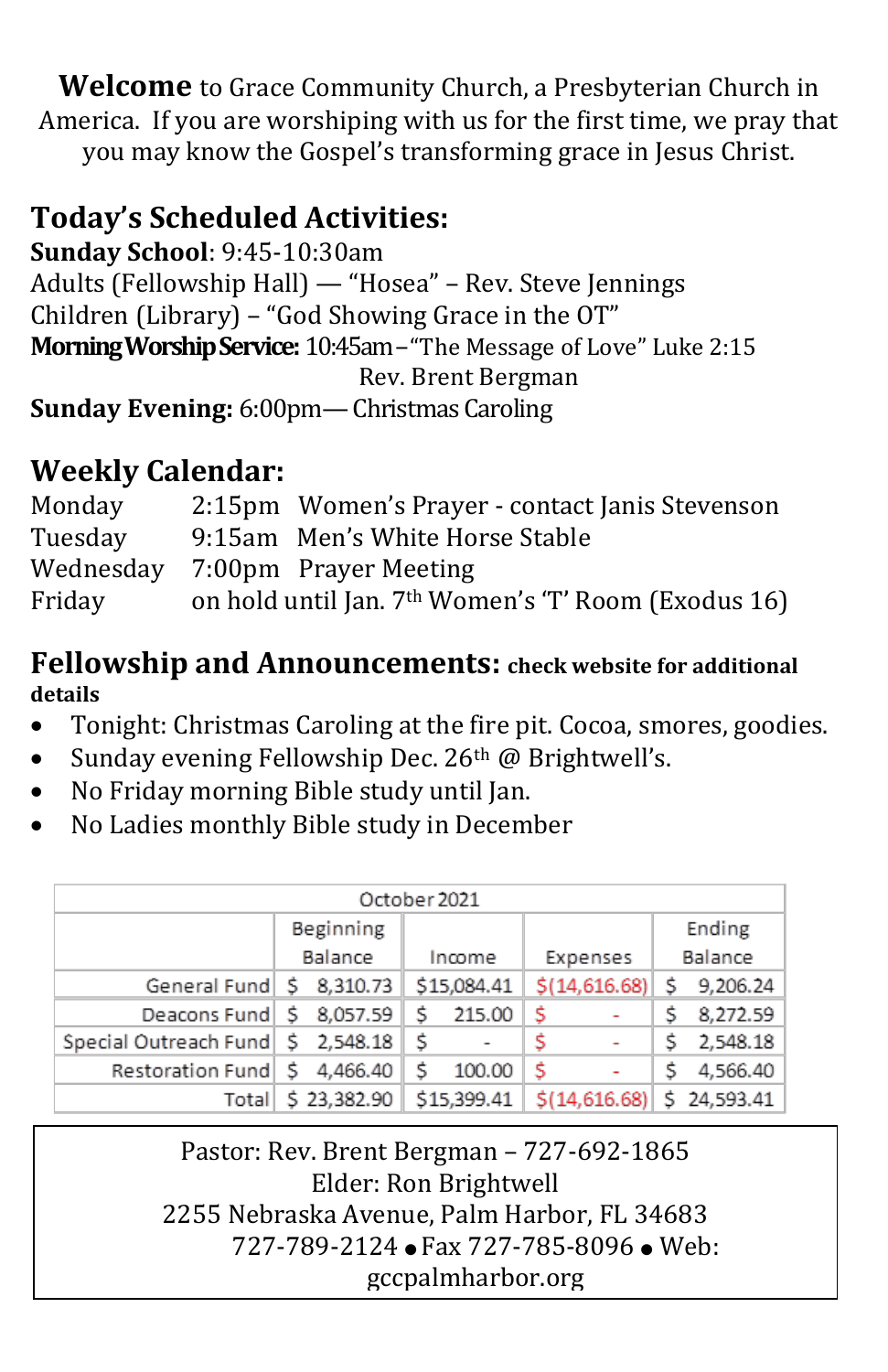We receive the **Call to Worship** in accordance with

> Hebrews 12:28

*Let us offer to God acceptable worship, with reverence and awe.*

# **Order of Worship Theme: Listen to the Angels**

## **Announcements**

## **Prelude**

**The prelude is a time to prepare for the worship of our holy God. Pray that God would meet His people as we gather. (Please silence all phones and electronic devices.)**

# **Candle lighting**

Steve & Mary Jennings

# **Call to Worship \***

**The service begins with a scriptural "call to worship." It is God Himself who calls His people to worship. We do not call ourselves, but it is the King who opens His gates and beckons us into His courts. Worship is a reflexive and deliberate response to His gracious call**.

Leader: The LORD is good to those who wait for Him, to the soul who seeks Him. It is good that one should wait quietly for the salvation of the LORD. (Lamentations 3:25-26)

**People: Behold, this is our God; we have waited for Him, that He might save us. This is the LORD we have waited for Him; let us be glad and rejoice in His salvation.** (Isaiah 25:9)

## **Prayer of Adoration and Invocation \***

**This prayer exalts the Name of the Lord and invokes His presence and communion as we come to worship Him.** 

*\*Please stand if able.*

We offer the **Prayer of Invocation** in accordance with

 Psalm 22:3 KJV

*But Thou art holy, O thou that inhabits the praises of Israel.*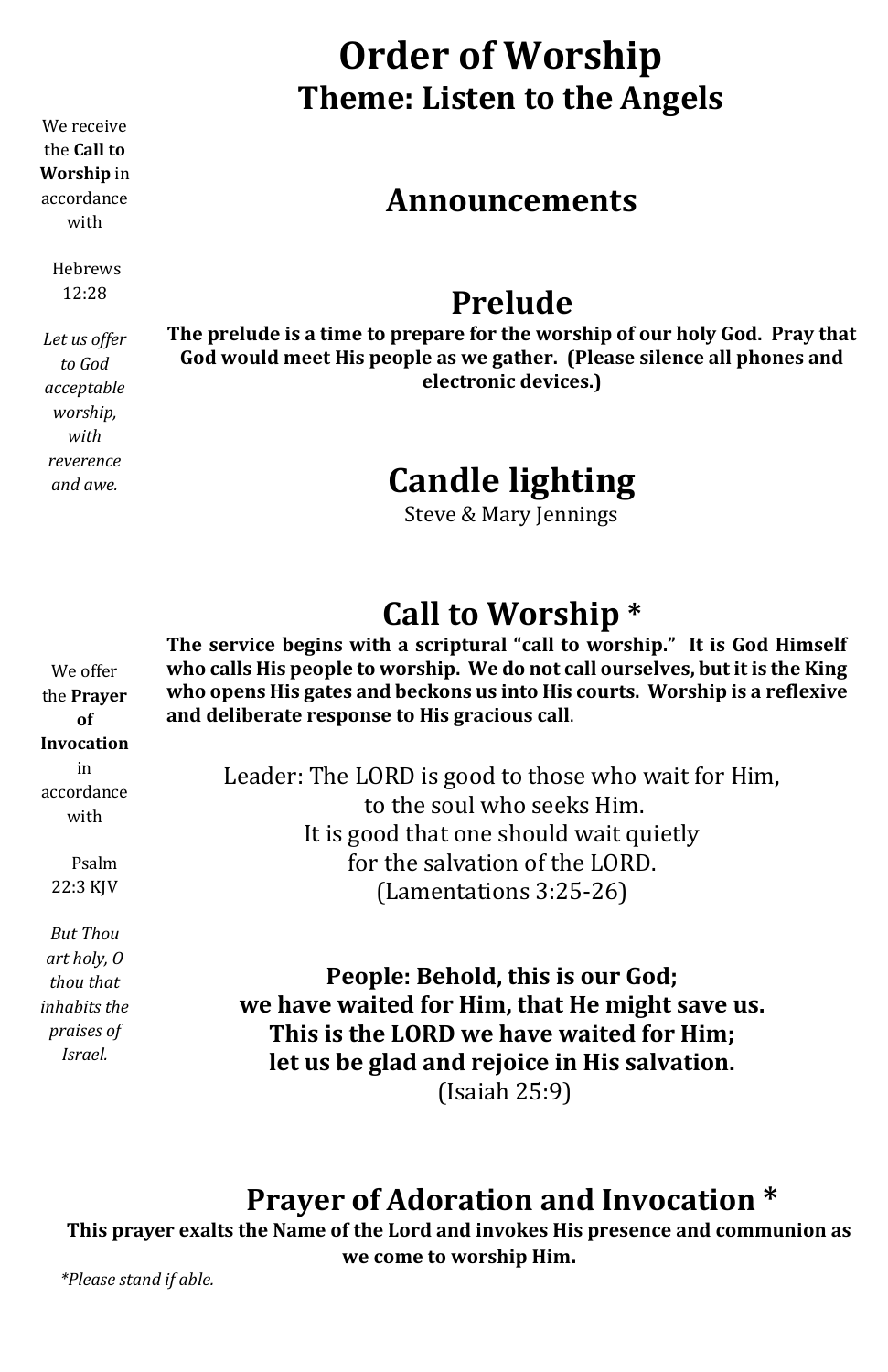# Away in a Manger

She wrapped him in cloths and placed him in a manger, because there was no room for them in the inn. Luke 2:7



204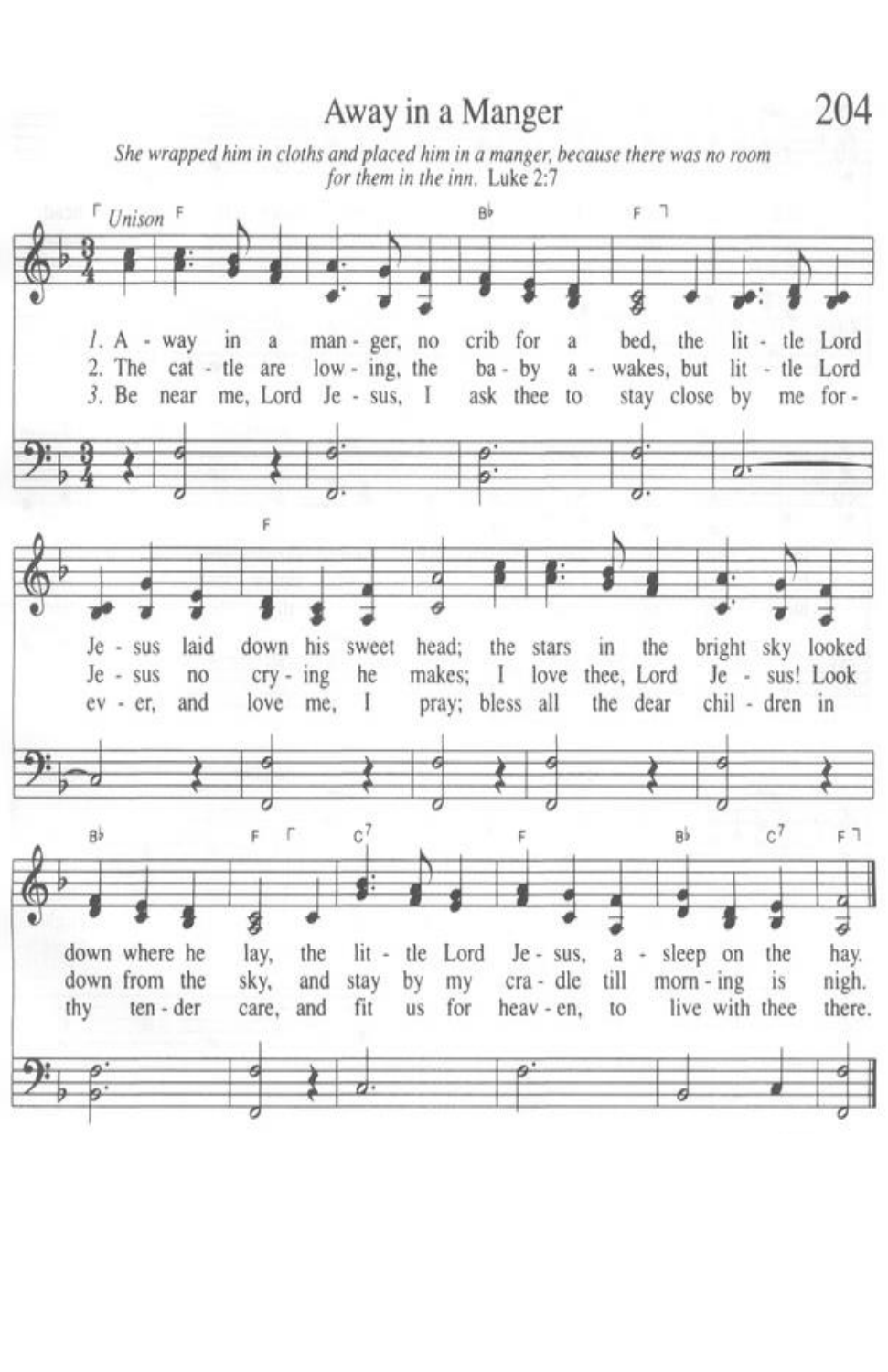We offer our **Confession of Faith** in accordance with

> Hebrews 10:23

*Let us hold fast the confession of our hope without wavering, for He who promised is faithful.*

We offer the **Prayer for the Congregation** in accordance with

1 Peter 5:7 *Casting all your anxieties on Him, because He cares for yo*

We offer the **Prayer of Confession** in accordance with

I John 1:9

*If we confess our sins, He is faithful and just to forgive us our sins and to cleanse us from all unrighteousness*

# **Confession of Faith**

## **Westminster Confession of Faith 3.5 & 17.2**

Q. How does God's love affect predestination?

3.5. **Those of mankind that are predestinated unto life, God, before the foundation of the world was laid, according to His eternal and immutable purpose, and the secret counsel and good pleasure of His will, hath chosen, in Christ, unto everlasting glory, out of His mere free grace and love, without any foresight of faith, or good works, or perseverance in either of them, or any other thing in the creature, as conditions, or causes moving Him thereunto; and all to the praise of His glorious grace.**

Q. How does God's love affect perseverance?

17.2. **This perseverance of the saints depends not upon their own free will, but upon the immutability of the decree of election, flowing from the free and unchangeable love of God the Father; upon the efficacy of the merit and intercession of Jesus Christ, the abiding of the Spirit, and of the seed of God within them, and the nature of the covenant of grace: from all which arises also the certainty and infallibility thereof.**

### **Prayer of Confession**

### **Assurance of Forgivness**

Colossians 2:13-14

And you, who were dead in your trespasses and the uncircumcision of your flesh, God made alive together with Him, having forgiven us all our trespasses, by canceling the record of debt that stood against us with its legal demands. This He set aside, nailing it to the cross.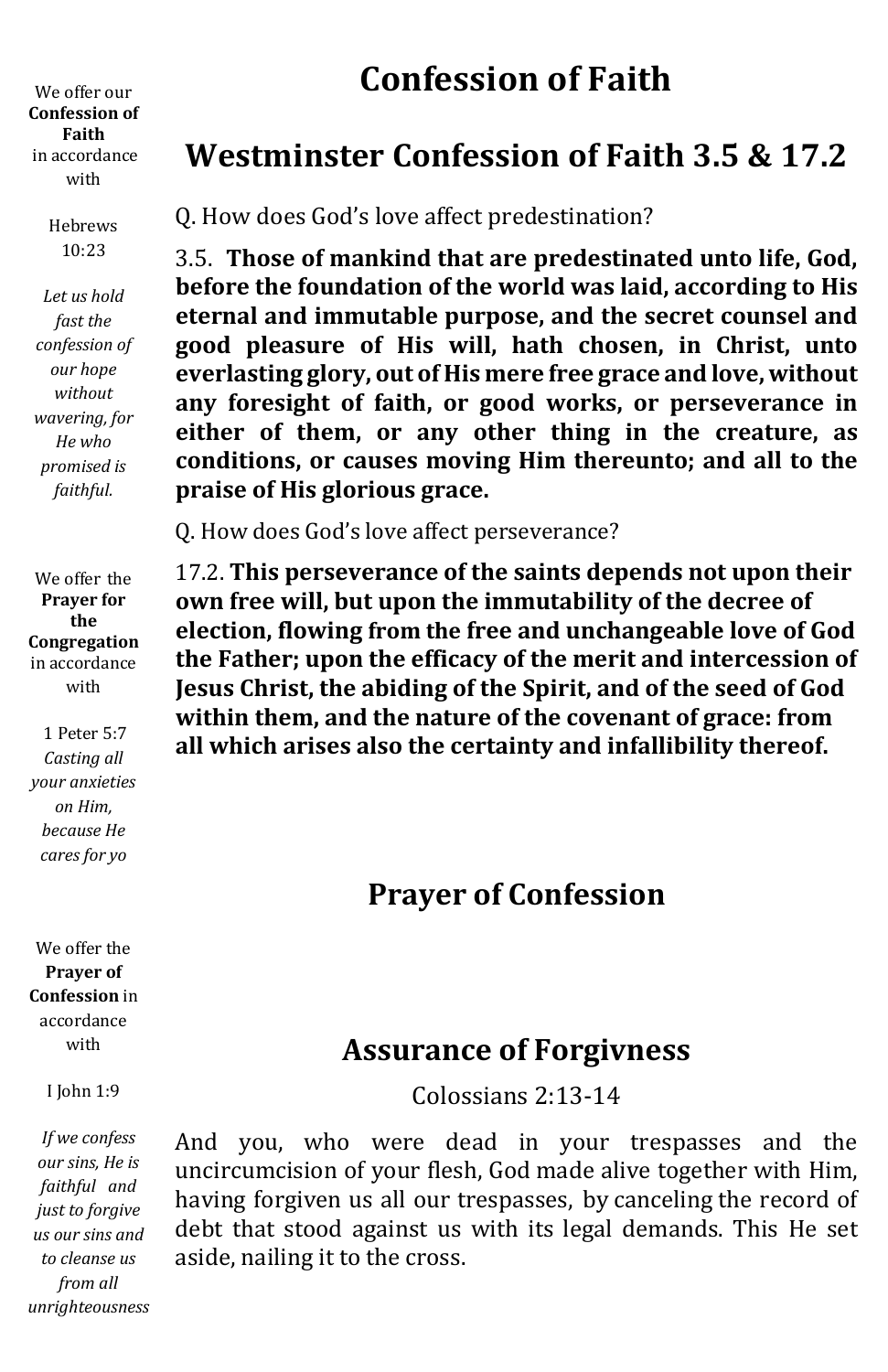### What Child Is This

Where is the one who has been born king of the Jews? Matt. 2:2

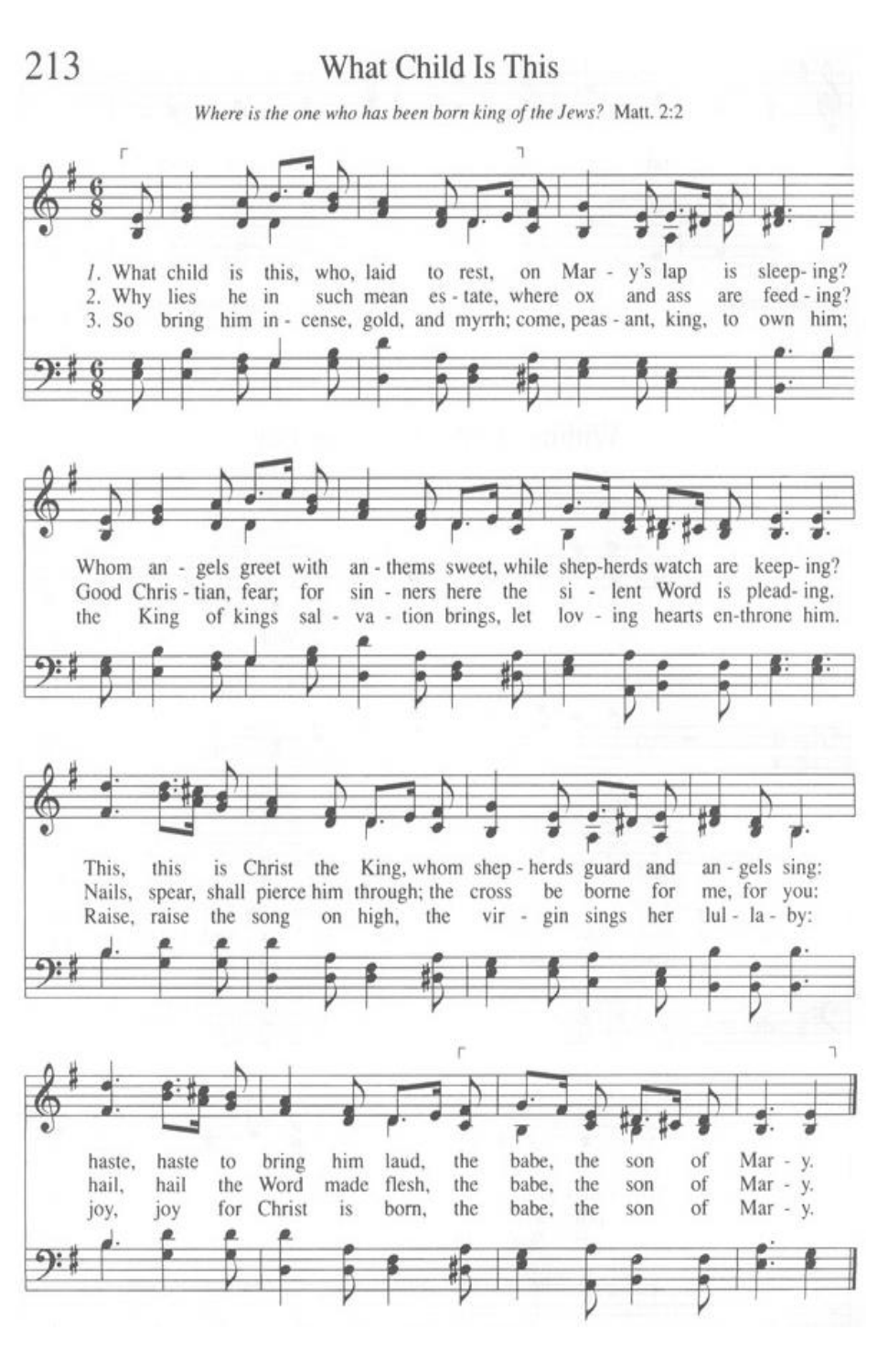#### We offer the **Prayer for the Congregation**

in accordance with

1 Peter 5:7 *Casting all your anxieties on Him, because He cares for you*

### **Prayer for the Congregation**

Marie Panagotopulos, and Etienne's - Haiti

# **Tithes and Offerings / Offertory**

Giving is an act of worship.

We give because all we are and all we have are gifts of God's grace. For those who are currently unable to attend the worship service you will find on the website under the *MINISTRIES* tab a place for ONLINE GIVING

We offer our **Tithes and Offerings** in accordance with

Malachi 3:10.

*Bring the full tithe into the storehouse*

*We receive the Scripture Reading*

*in accordance with 1Timothy 4:13*

*Devote yourself to the public reading of Scripture*

## **Scripture Reading\***

1 John 4:1-11

Beloved, do not believe every spirit, but test the spirits to see whether they are from God, for many false prophets have gone out into the world. By this you know the Spirit of God: every spirit that confesses that Jesus Christ has come in the flesh is from God, and every spirit that does not confess Jesus is not from God. This is the spirit of the antichrist, which you heard was coming and now is in the world already. Little children, you are from God and have overcome them, for He who is in you is greater than he who is in the world. They are from the world; therefore, they speak from the world, and the world listens to them. We are from God. Whoever knows God listens to us; whoever is not from God does not listen to us. By this we know the Spirit of truth and the spirit of error. Beloved, let us love one another, for love is from God, and whoever loves has been born of God and knows God. Anyone who does not love does not know God, because God is love. In this the love of God was made manifest among us, that God sent His only Son into the world, so that we might live through Him. In this is love, not that we have loved God but that He loved us and sent His Son to be the propitiation for our sins. Beloved, if God so loved us, we also ought to love one another. *\*Please stand if able*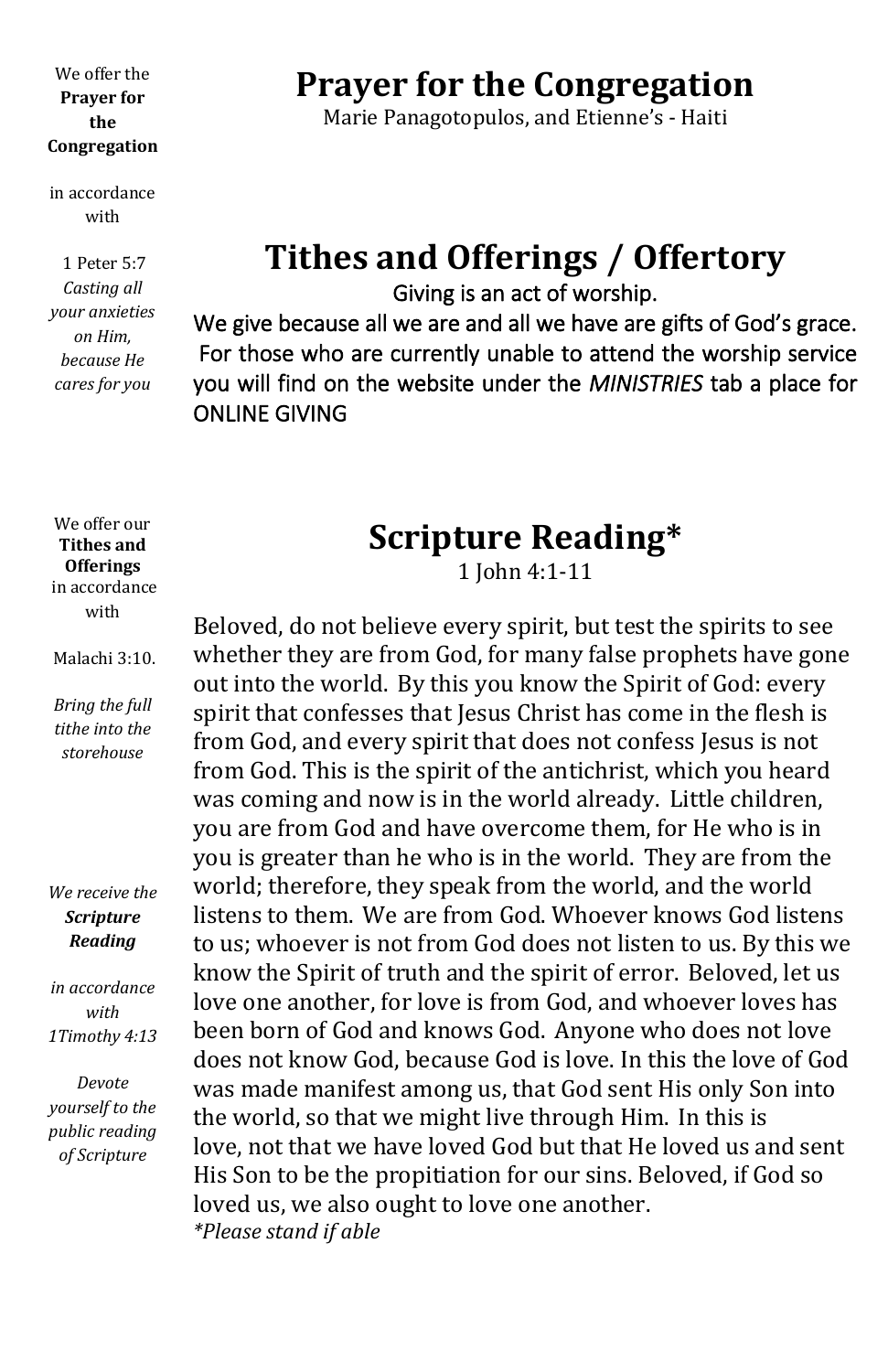#### 216 Infant Holy, Infant Lowly He is Lord of lords and King of kings-and with him will be his called, chosen and faithful followers. Rev. 17:14 F 1. In - fant ho -  $ly$ , in - fant low - ly, for his bed a cat-tle stall: 2. Flocks were sleep-ing: shep-herds keep-ing vig-il till the morn-ing new low-ing, lit-tle know- ing Christ, the babe, Lord of all.  $OX - en$ is saw the glo - ry, heard the  $sto - ry$ , tid-ings of gos-pel a true.





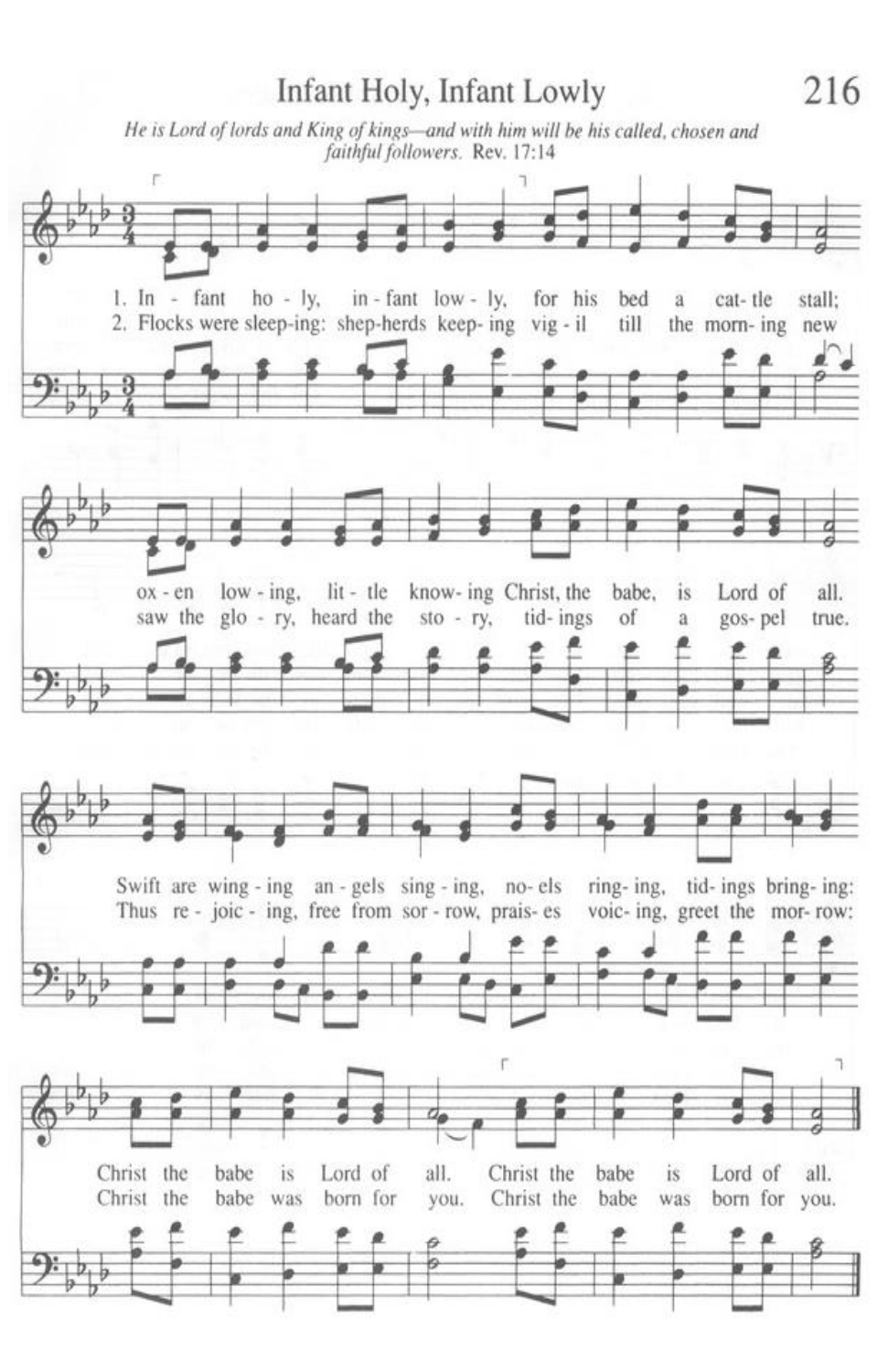We offer the **Prayer for Illumination** in accordance with Psalm 119:130

*The unfolding of Your words gives light; it imparts understanding to the simple.*

We submit to the **Preaching of God's Word**  in accordance with Romans 10:17.

*So, faith comes from hearing, and hearing through the word of Christ.*

# **Prayer for Illumination Preaching of God's Word**

"The Message of Love" Luke 2:15

Rev. Brent Bergman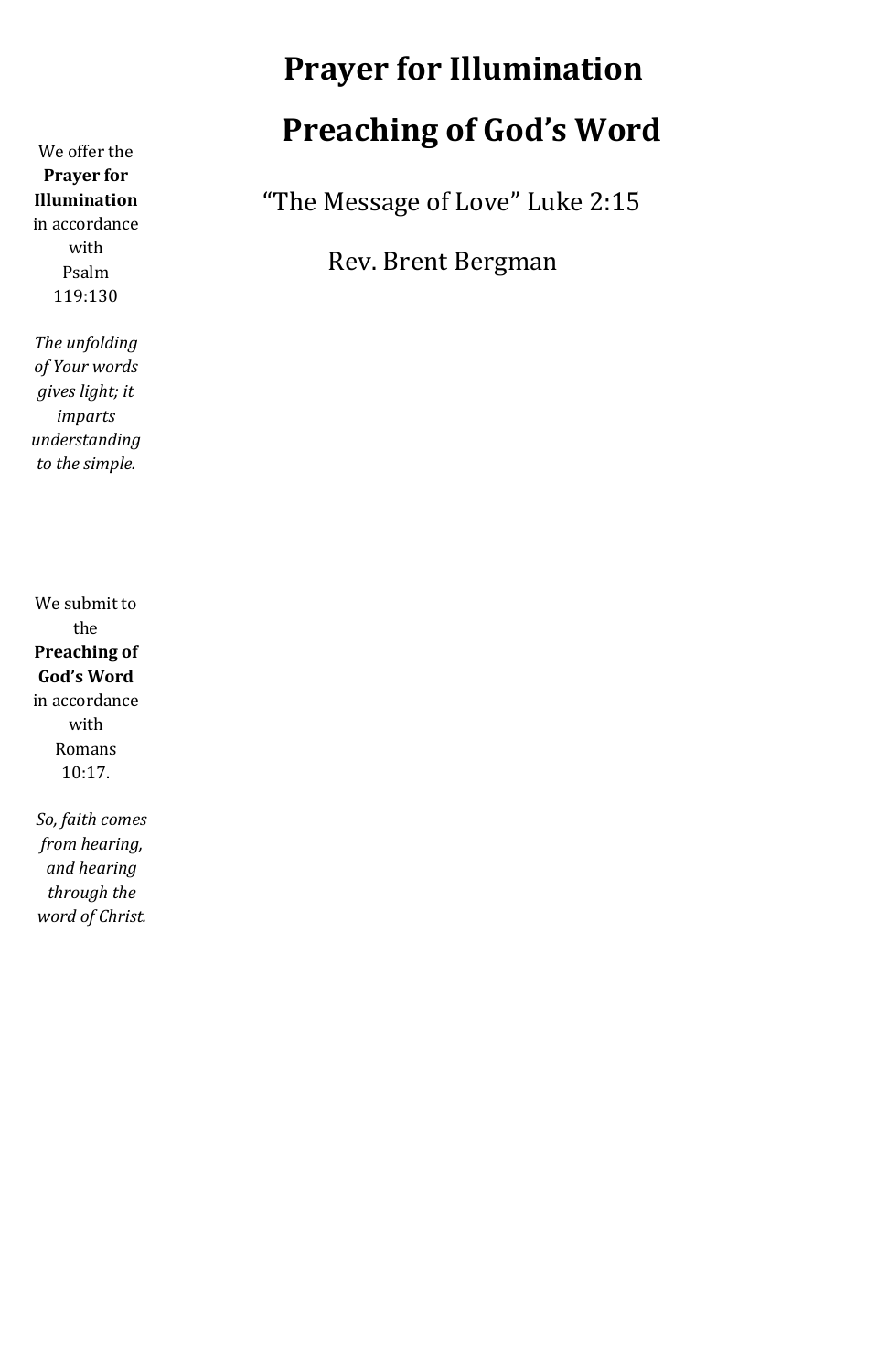225

## Once in Royal David's City

You will find a baby wrapped in cloths and lying in a manger. Luke 2:12

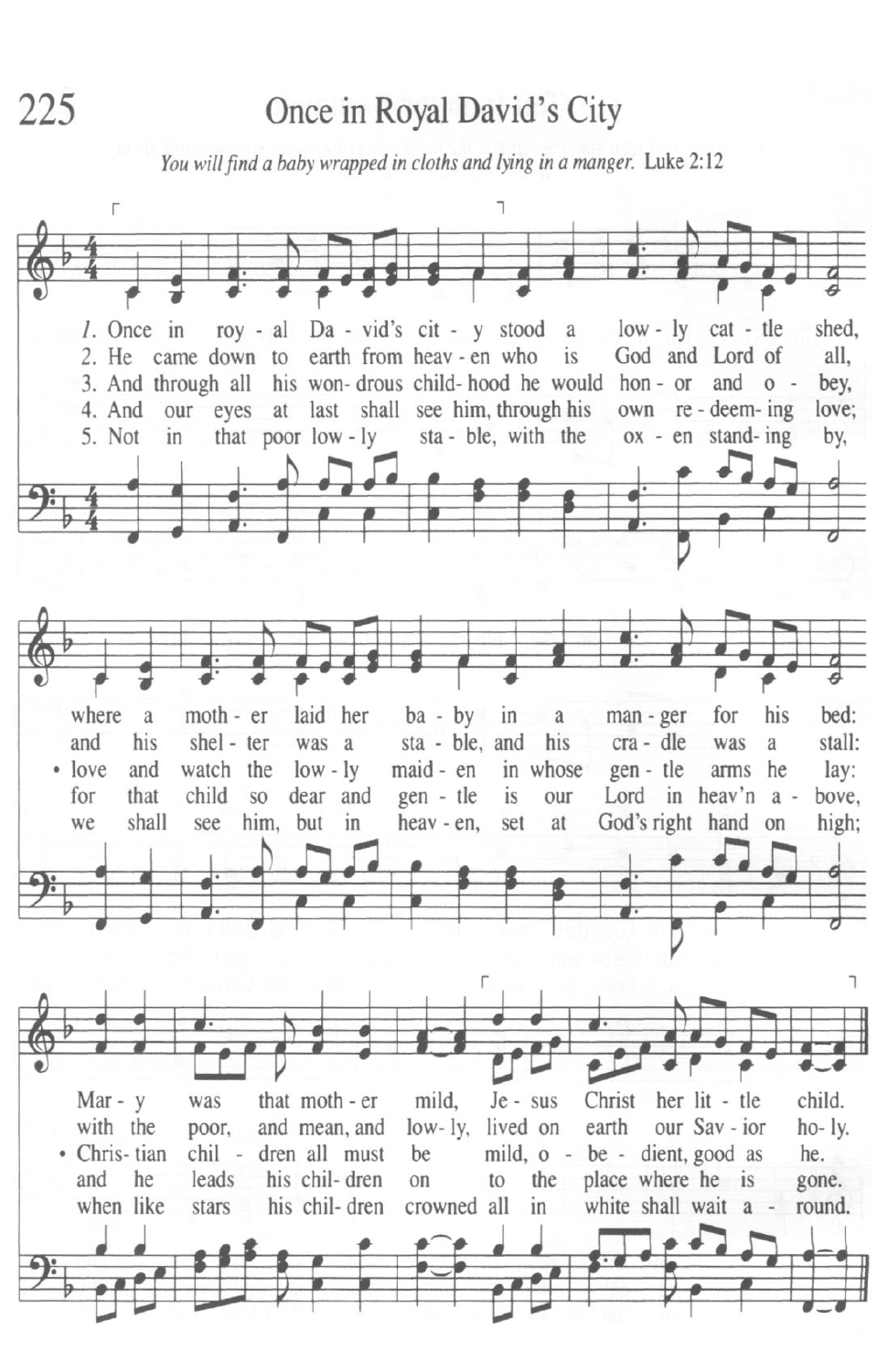## **Benediction**

Ephesians 3:17-19

May Christ may dwell in your hearts through faith—that you, being rooted and grounded in love, may have strength to comprehend with all the saints what is the breadth and length and height and depth, and to know the love of Christ that surpasses knowledge, that you may be filled with all the fullness of God.

## **Weekly Prayer Journal**

(December 19 – December 25, 2021)

Please notify us of new prayer requests or answers to prayer. You may call the church office at 727-789-2124 or e-mail the information to faithkeeper77@juno.com.

 **Sunday:** Prayer Theme: **Love** *God so loved the world, that He gave His only begotten Son, that whoever believes in Him should not perish but have eternal life*. John 3:16 *Lord, give us to love our neighbor as ourselves with that love which is the fulfilling of the law;* Romans 13:9-10*, that by this all men may know that we are Christ's disciples.* John 13:35

 **Monday:** Prayer Needs: Kawachi's-France *Jehovah said, "I have loved thee with an everlasting love; therefore, with lovingkindness have I drawn thee."* Jeremiah 31:3 *help us as we are taught by God to love one another, give us to abound therein more and more;* 1 Thessalonians 4:9-10

 **Tuesday:** *Hallelujah! Salvation and glory and power belong to the LORD my God.* Revelation. 19:1 *Lord, make us able to love our enemies, to bless those who curse us, to pray for those who despitefully use us, and to do good to those who hate us;* Matthew 5:44 *bearing with one another and forgiving one another in love, as Christ has forgiven us*. Colossians 3:13

 **Wednesday***: Blessed be the LORD, the God of Israel, from everlasting to everlasting! Amen and Amen.* Psalm 41:13 *for He brought me to the banqueting house, and His banner over me is love.* Song of Songs 2:4

 **Thursday:** *Lord, put upon us that love which binds everything together in perfect harmony*, Colossians 3:14 *that we may maintain the unity of the Spirit in the bond of peace,* Ephesians 4:3 *and may live in love of peace, that the God of love and peace may be with us*. 2 Corinthians 13:11

 **Friday:** Give thanks for our church body and pray for our sanctification, the Pastors, the Elders and Deacons, and Marie Panagotopulos.

 **Saturday***: I prostrate my soul before the throne and worship God, saying, "Amen! Blessing and glory and wisdom and thanksgiving and honor and power and might be to God forever and ever! Amen.* Revelation 7:11-12

We receive the **Benediction** in accordance with Leviticus 9:22-23

*Then Aaron lifted up his hands toward the people and blessed*